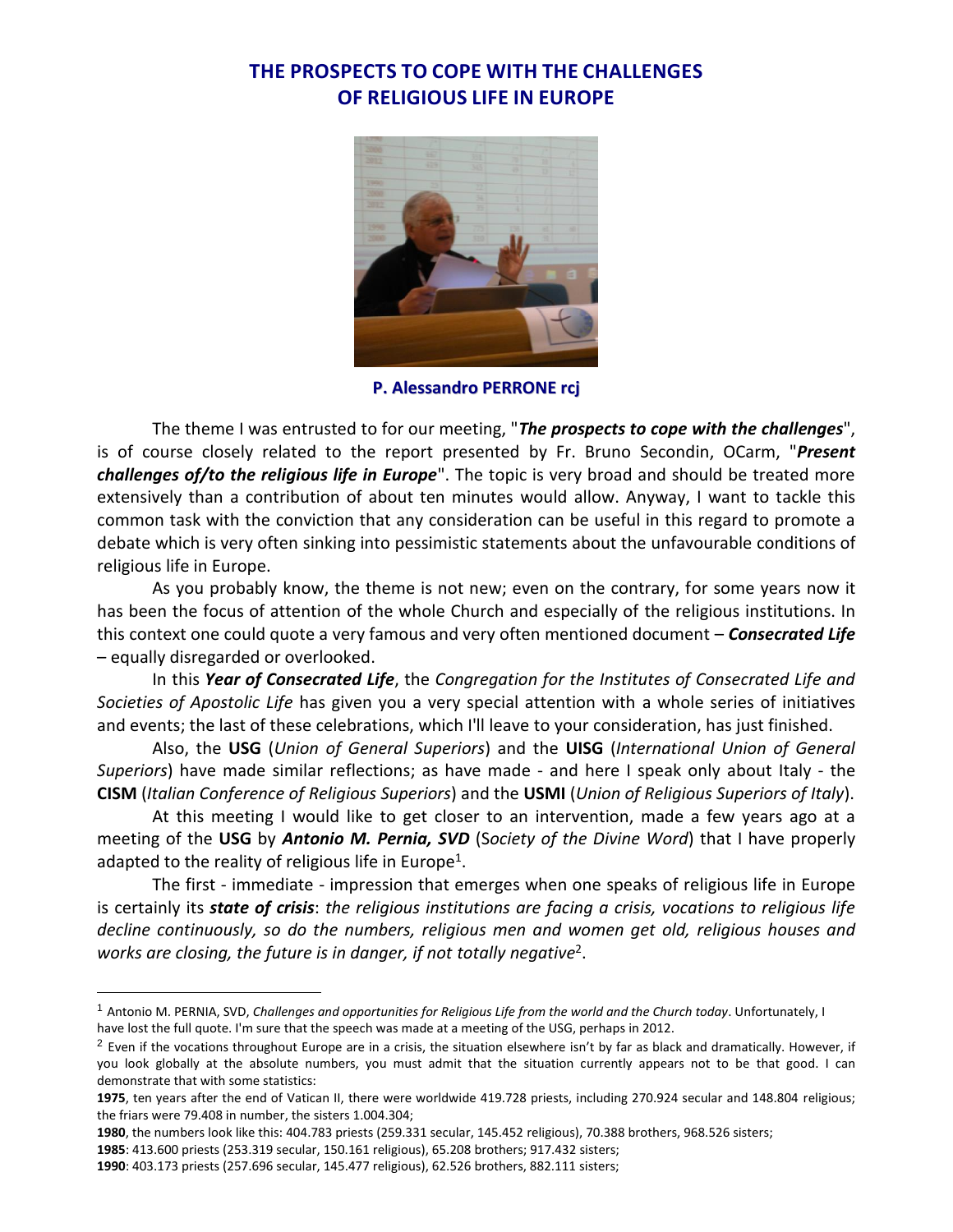It is difficult not to feel powerless in the face of these phenomena: some people even decisively announce: *religious life is over! The future is in the hands of the laity, the movements!*

Sure, if you look at the statistics, it is difficult not to give in to the temptation and not to conclude bitterly: *it's over; let us prepare ourselves to a beautiful death!*

But is it really the case? Can't you really stop it? Can't this development be stopped and do we actually only have to sadly face the end of religious life?

I don't think that you should indulge in such pessimistic considerations and that, on the contrary, a more peaceful and in-depth consideration is possible, even necessary.

**1)** I would start with this simple question: *what do we hear when we talk about the crisis of consecrated life?* I think that the ambiguity around the very word *'crisis'* is quite common because, if it is said that the vocations go back and unfortunately continue to go back, there's nobody who would not agree; and in addition you just need to look at the numbers and statistics to become bitterly aware of that. However, if you want to affirm *that the consecrated life is in crisis*, we do not agree any more: I am deeply convinced that there is no evidence to make such assertions. Simply, the consecrated life is not in crisis! It is not in crisis because of all these religious people who, despite the years going by, keep their position, diligently and passionately pursue their mission and apostolate far beyond the thresholds of retirement and nursing homes, despite the inconsistencies and disloyalties give an unequivocal testimony of loyalty and commitment to the religious institute and the Church, attract hundreds, even thousands of young people by setting the example of an eternally youthful spirit, the never ending joy and enthusiasm over their decision, taken long ago and never repudiated, on the contrary renewed day after day with deep gladness of the heart. If the saying 'a tree which falls makes more noise than a forest which grows' is true, you can, yes you must, say this also about religious life. No one can deny the scandals and crimes, even in the recent past; however, this may not tarnish the zeal, the commitment, the dedication, in one word the holiness of so many religious people who have given their lives completely and forever to Christ the Lord and his Church, to build up the Kingdom of Christ.

**2)** But even if you go into details: it's probably true that the vocations have declined but in the face of what reality? Until recently, one could speak of *Christianity* in our countries. Today we live, however, in a post Christian time. The Holy John Paul II did not hesitate to condemn the "*silent apostasy*" <sup>3</sup> of the European people *who live as if God does not exist*. Europe and the whole Western world is under the terrible effects of an impetuous *secularization<sup>4</sup>*, which has expelled large amounts of Christians from Church and religion and sent whole nations back to the times of the apostles and the *first evangelization*. It would be interesting to tackle this point, but neither place

**<sup>2000</sup>**: 405.178 priests (265.781 secular, 139.397 religious), 55.057 brothers, 801.185 sisters;

**<sup>2009</sup>**: 409.166 priests (274.007 secular, 135.159 religious), 54.641 brothers, 739.068 sisters;

**<sup>2013</sup>**: 415.348 priests (280.532 secular, 134.816 religious), 39.356 brothers, 547.407 sisters. The seemingly «strange» numbers are taken from the numbers provided to the State Secretariat, which relate not only to the Institutes of Pontifical right (i.e. those listed in the *Statistical Directory of the Church*). The phenomenon of the "crisis in the vocation" and "crisis of vocations", cf. Franco DECAMINADA, *Crisis in the vocation*, in *Dictionary of Vocational Pastoral Care*, Rogate-Edition, Rome 2007).

<sup>3</sup> John Paul II., Ecclesia in Europa (28 June 2003), no. 9. Here is the full text: «*At the root of this loss of hope is an attempt to promote a vision of man apart from God and apart from Christ. This sort of thinking has led to man being considered as "the absolute centre of reality, a view which makes him occupy – falsely – the place of God and which forgets that it is not man who creates God, but rather God who creates man. Forgetfulness of God led to the abandonment of man". It is therefore "no wonder that in this context a vast field has opened for the unrestrained development of nihilism in philosophy, of relativism in values and morality, and of pragmatism – and even a cynical hedonism – in daily life". European culture gives the impression of "silent apostasy" on the part of people who have all that they need and who live as if God does not exist».*

<sup>4</sup> *«"Secularization" means a process that characterizes mainly Western countries of the modern era which resulted in the gradual loss of religious patterns and a religious-like behaviour. According to the theories of secularization, modernity inevitably goes hand in hand with the decline of the sacred, which would be inversely related to the increase of progress, generalization of education, the processes of urbanization and industrialization»*, Jürgen HABERMAS - Benedict XVI (Joseph RATZINGER), *Reason and faith in dialogue*, by G. Bosetti, Marsilio, 2005; see also the word "*Secularization*" by Silvano BURGALASSI, in Dictionary of Vocational Pastoral Care, cit.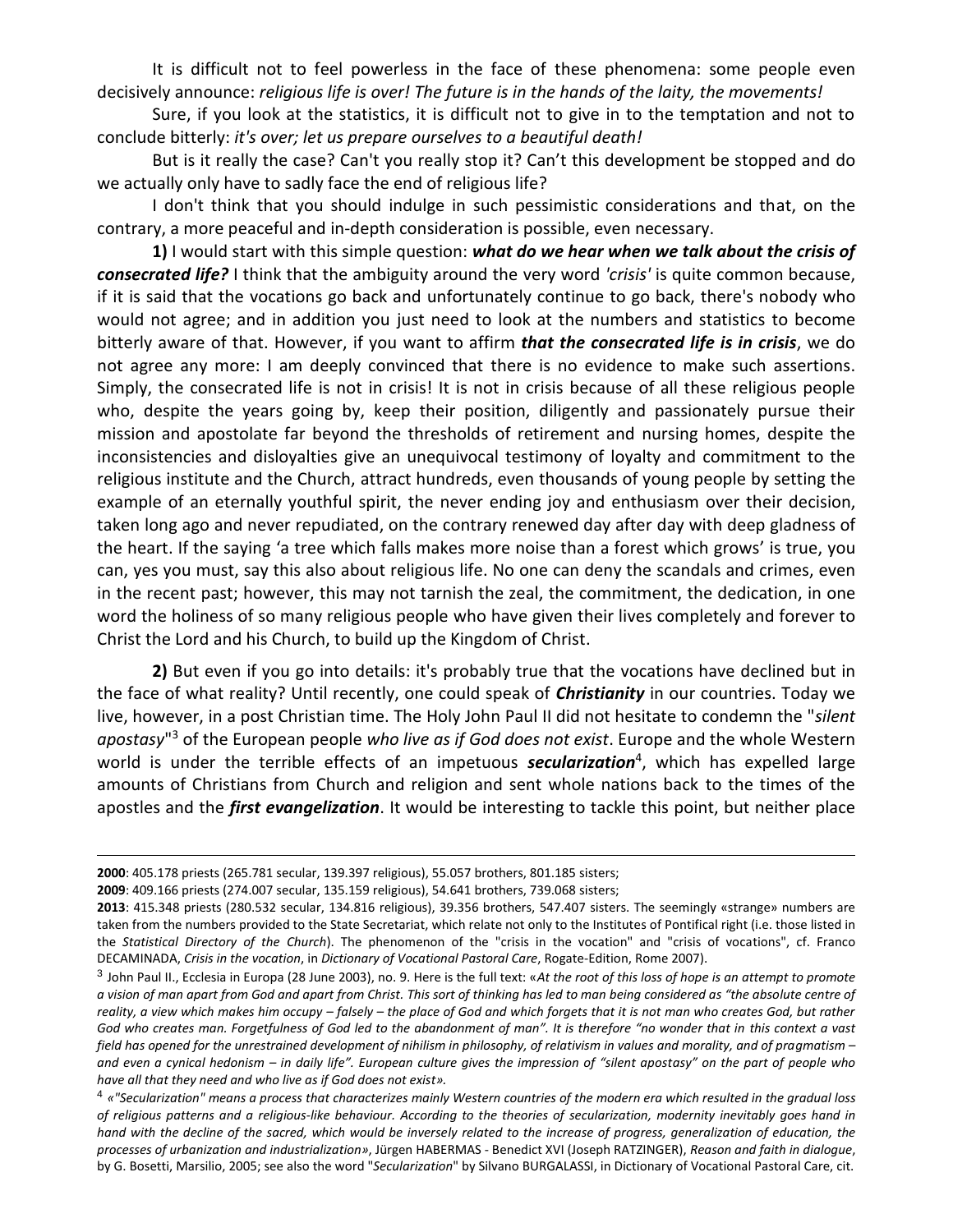nor time allows us to do so; however, we should deal with these considerations: all in all, *it's not a crisis of vocations, but rather a crisis of faith*!

Without faith there cannot be any vocation, and fool oneself about this is simply dangerous. That there are still boys and girls – surely only a few, if you see the immense needs of the Church and the world, but anyway, they are present - is a real miracle that makes us wonder about this free and unmerited gift. Should you compare the percentage of really present vocations on a specific area with really practising Christians, you would see that there is *no crisis of vocations at all*! What I bring here is not only a statement to inspire a discouraged audience who is inclined to pessimism, but is proved by the easily observable fact that there are vocations to priesthood and religious life in the *Movements* of any kind and every nature. In this regard, what happens during the so-called *Calls* on the occasion of major *Meetings* of the Neocatechumenates, where hundreds, even thousands of boys and girls answer 'Yes' when asked whether they wish to pursue such a way of life - and in addition, there is also the even more daring and humanly incomprehensible decision of often very large families (of 8, 10 or more children) to opt for the mission by leaving everything behind to proclaim Christ in the countries where the Church is no longer present - that only can impress you! Behind all this, there are years of in-depth work of evangelization and pastoral accompaniment of every called human being; this is already a *feature* and a *sign* of *prospects* to cope with the *challenges* of consecrated life today in Europe, with a strong and deep *pastoral care of young people and vocations*, which often coincides with a real *first evangelization*, or at least a *new evangelization* in an environment in which the *sense of the sacred* has disappeared long ago.

That you are looking then for ways like *"let us import vocations from abroad!"*, of which even Pope Francis has spoken several times, comes to the detriment of the joke, because - as the Pope told us personally at the audience to the *International Congress for formators in the field of consecrated life* last April – *the bread of today will be the hunger of tomorrow*! Which means that serious and difficult problems cannot be solved with these small measures. Today, you can fill a gap, but the ship will certainly sink tomorrow! You could say the words of the Gospel: *"no one sews a piece of unshrunk cloth on an old cloak, for the patch pulls away from the cloak and a worse tear is made"* (Mt 9.16; cf. Mk 2.21; Lk 5.36).

**3)** A third observation would be worth mentioning: for centuries consecrated life was at the forefront in all areas of mercy and solidarity in the face of human needs: from hospitals to schools, orphanages, homes for the elderly and others, there was no area where religious had not shined by their considerate presence and tireless apostolic dedication. But with time, the State has withdrawn slowly and definitively many of these areas, driving out, sometimes by force and violence, the Christian presence, i.e. men and women who devoted themselves to this specific apostolate. All these apostolates corresponded to the *specific mission* of the institute, its *charismatic mission*. But all that led, probably unconsciously or rather unnoticed, to a certain *confusion* in the light of the *mission of the Institute and its works*, its specific apostolate, since even within the ecclesial community the *functionalist vision* of religious life ("*the Sisters help me in kindergarten, at school, at the hospice, in the parish, etc.*") was promoted, so that *the charismatic and prophetic vision* of this religious life quietly ended almost in the shadow<sup>5</sup>.

<sup>5</sup> The logo of itself of the *Year of Consecrated Life* ("Gospel, Prophecy, Hope") is reminiscent of this reality. I would like to mention briefly some statements of the Secretary of the Congregation for the Institutes of Consecrated Life and Societies of Apostolic Life, Archbishop José Rodríguez Carballo, at the *prayer vigil* on the 29 November 2014 in the Basilica of Santa Maria Maggiore: "*Mainly two things are important to consecrated life. First of all, that the consecrated people become aware of the beauty of following Christ, according to the type of their vocation, and that they then cry out the beauty of this life to the world, without complexes, without superiority or inferiority. Today, the world needs more than ever men and women who live according to the Gospel, being prophets and sewers of hope. In this sense consecrated life is very up to date, against the current, but very topical.* Fifty years after the Council*, Archbishop Carballo said,* the consecrated people are called to commemorate *a living experience, in which we have recognized our deepest identity* and that causes a method*: the method of reasoning that we, based on the word of God, give to the world and the*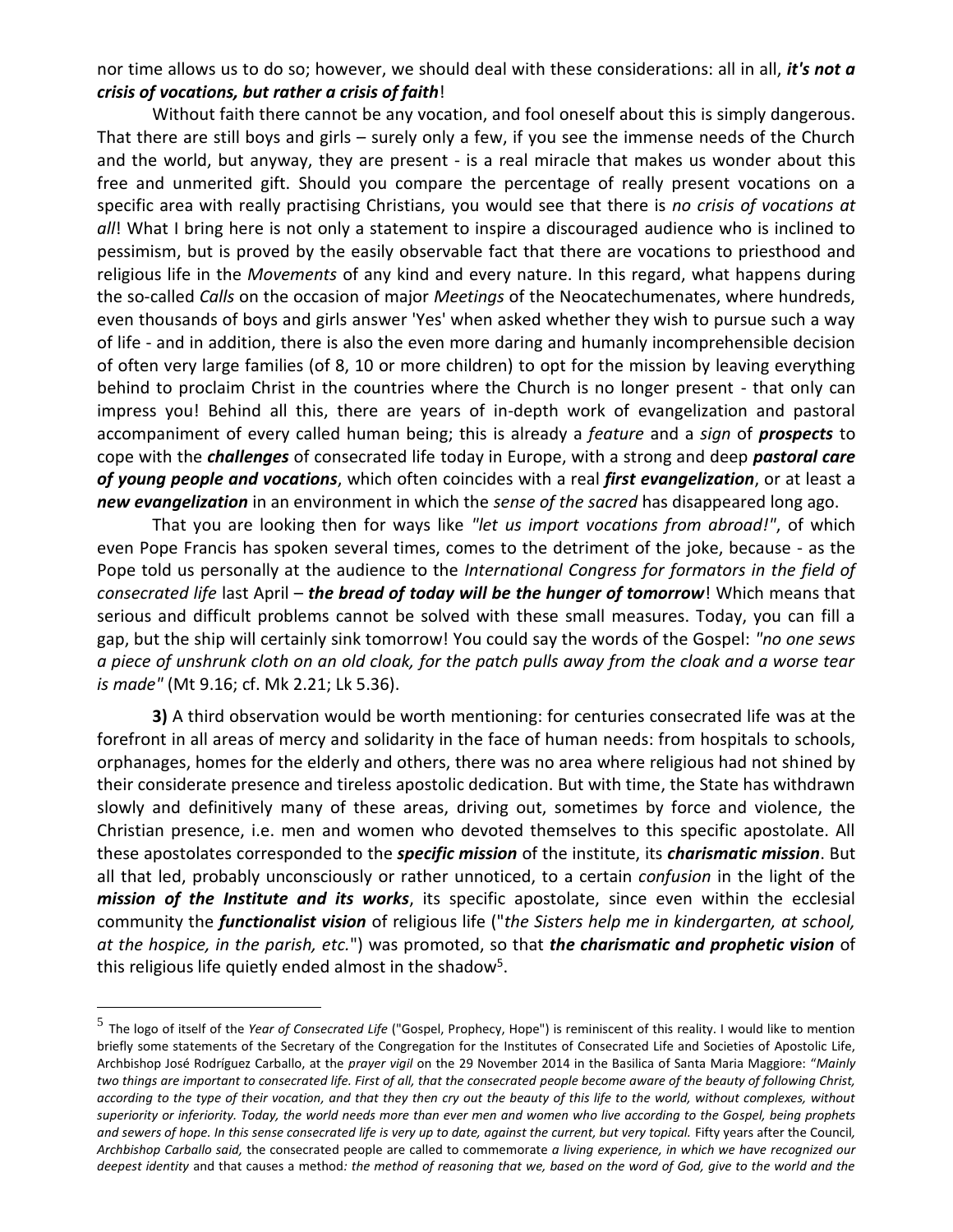Pope Francis expressed it very clearly: "*I am counting on you "to wake up the world", since the distinctive sign of consecrated life is prophecy. As I told the Superiors General: "Radical evangelical living is not only for religious: it is demanded of everyone. But religious follow the Lord in a special way, in a prophetic way." This is the priority that is needed right now: "to be prophets who witness to how Jesus lived on this earth… a religious must never abandon prophecy"* <sup>6</sup> *.*

Independently of where the consecrated person is located, *prophecy* is also the capability to testify of Christ and his Gospel in the history of today, giving confidence, joy, hope to the men and women of his time. The time doesn't allow us to take up this important aspect, and this indeed is not the proper place to do so; I merely point out here the *prospect* and leave to the consideration and personal exploration everything I cannot explain here; however, it seems important to me to emphasize this question, because it is based on these points that you can plan a strategy of *trend reversal* of what seems to be the irreversible decline of consecrated life.

On the other hand, I believe that it is more than ever necessary and urgent to conceive and manage an *identity and quality transition* in the concept of our religious life: from the *vision* that I have called *functional* (which has as a logical result the risk of the *primacy of the management of the works*) to a *fundamentally charismatic model and style*.

We need to go back to the roots of the identity of consecrated life. A dynamic which addresses not only the consecrated people called to this conversion, but also the pastors of our local churches themselves, because the consecrated life will only be an *integral part* of the local Church and ultimately a *vocational appeal* for a full and attractive life if it is lived and appreciated in its real identity.

**4)** Before continuing, it seems interesting to emphasize some other *challenges* of consecrated life, which I only count up and will not thoroughly explore:

**a***) the rise of globalization<sup>7</sup>*

*b) the international migrations*<sup>8</sup>

*c) the decline of members*<sup>9</sup>

 $\overline{a}$ 

*d) the perception of social irrelevance*<sup>10</sup>

<sup>6</sup> Pope Francis, Apostolic Letter of his Holiness Pope Francis to all consecrated people on the occasion of the year of consecrated life, II, 2. The Pope added as follows: «*Prophets receive from God the ability to scrutinize the times in which they live and to interpret events: they are like sentinels who keep watch in the night and sense the coming of the dawn (cf. Is 21:11-12). Prophets know God and they know the men and women who are their brothers and sisters. They are able to discern and denounce the evil of sin and injustice. Because they are free, they are beholden to no one but God, and they have no interest other than God. Prophets tend to be on the side of the poor and the powerless, for they know that God himself is on their side*», ib.

*<sup>10</sup>* This is not only due to the fact that many young people join the *Movements* or *New Forms*, but also to the perception, on the part of many religious, of not being appreciated enough even by their Hierarchy, which sometimes seems to *distance itself* from consecrated life and almost only see it as *labour force* depending on the hierarchical Church; others suggest in an even more radical

*human adventure. Consecrated life "presently goes over a ford, but it cannot remain there*. *We are called to make the crossing*": *being a "Church which goes beyond" following the interpretation of the Pontiff. With particular attention" to accept the challenge of the calls coming from the crossroads of the world, consecrated life is also prompted to identify" new and bold ways in meeting others" and " to experience with a special intensity the stage of the intercession*"».

<sup>7</sup> See USG (Union of General Superiors), *Inside Globalization: Toward a Multi-centred and Intercultural Communion*, (Rome: Edition "Il Calamo", 2000), pp. 10-21; John FUELLENBACH, *Church: Community for the Kingdom*, (Manila: Logos Publications, 2000), pp. 107- 108; 15th General Chapter SVD, "*Chapter Statement", In Dialogue with the Word*, No. 1, Sept. 2000, pp. 16-20; John ALLEN, *The Future Church* (NY: Doubleday, 2009), pp. 256-297.

<sup>&</sup>lt;sup>8</sup> The international migrants today come from all parts of the world and travel around the world. At the beginning of the new millennium, the number of international migrants worldwide was estimated at 150 million, i.e. one person in 50 (see IOM [International Organization for migration], 'Global Migration Trends: An Era of International Migration ", IOM publications, Geneva [(http://www.iom.int]). At the same time, refugees and forced migrants, at the beginning of the new millennium, were estimated to be approximately 50 million, i.e. one person in 120, (cf. Michael Flower, "The global phenomenon of migration", Pontifical Council for the pastoral care for migrants and people on the road, Vatican City, 29 May 2000).

*<sup>9</sup>* Some numbers have been given above, but I would like to recall other phenomena related to the *decline of vocations*: the gradual *decline of members of religious institutes* (of women religious especially), the *ageing of religious personnel*, the *workload* for the remaining members of religious orders (with as a result of *burnout* phenomena), the *closing of the works and of the religious institutes*, the *sale of real estate*, etc.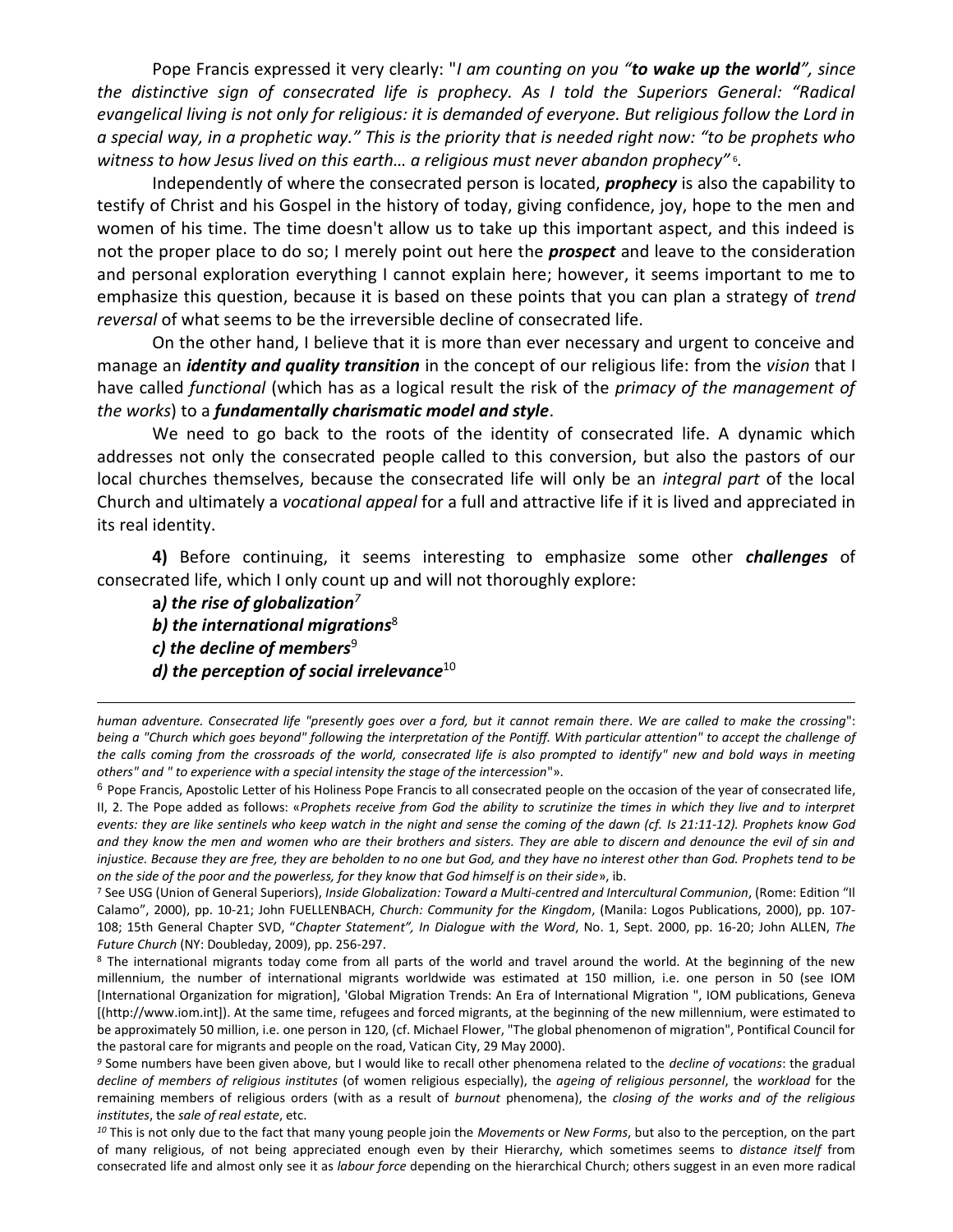# *e) the emergence of a worldwide Church*<sup>11</sup> *f) multicultural membership and composition*<sup>12</sup> *.*

Of course, the list could be completed and I don't have the presumption to say that I would have shown religious life exhaustively, with its *challenges* that are far more numerous. Those I have just enumerated have only the purpose to promote the idea of facing a critical comparison: if you want to get out of what many perceive nonetheless as a crisis, the first step is the profound knowledge of the problem, its clear determination, its naming, identifying its nature and substance.

**5)** In addition to the *challenges*, I want to point out some valuable *opportunities* for consecrated life:

## *a) INTERCULTURALITY OF THE MEMBERS*

Today, many religious institutions have become *international* in their composition. Some have always been international; some others have become it recently, *as they have opened to the southern parts of the world*. The real value of internationality is the *testimony of universality and diversity that are inherent to the Kingdom of God*. This is very true today, where *globalization* tends to erase all *differences* and *to seek a general dimension*. It is therefore urgent and necessary to testify that the Kingdom of God is a Kingdom of love, which includes absolutely every person and is at the same time open to the peculiarity of each person and every people. But *internationality* is also a strong testimony of the fact that people of different cultures and nations can live in fellowship and solidarity, peace and harmony if they derive from the values of the Gospel. The international religious institutes can play a prophetic role in a fragmented world and be a source of hope for a world that is riven by cultural, ethnic and racial conflicts, violence and war. So, the *promotion* of intercultural and international religious orders is not based on the lack of vocations in some parts of the world, but on the fact that at the core of the religious *vocation* is *the call to testify of the Kingdom of God* and to be a *prophetic* voice in human society and a source of hope for the world.

## *b) INTERCONGREGATIONAL COOPERATION*

 $\overline{a}$ 

Today there is also the *chance* of (maybe it would be better to say, the need for) a greater intercongregational cooperation. Many male and female religious institutes are already working together in the areas of finance and human resources. In practice a religious Institute is the «*pilot community*» and the others work according to their possibilities. There are many difficulties and problems, especially at the beginning, because it is not easy to go beyond indigenous habits and

have legitimately participated in the decision-making process of the Church. At the Council of Vatican II, the Church was experienced, even if it was only initially, as a real worldwide church with a world episcopate, which was in accordance with the Pontiff*.*

*<sup>12</sup> The multiculturalism* of the worldwide Church expresses itself in numerous religious communities that have a *multicultural composition* or because they were designed from the beginning in this way or because they were forced to do so through the lack of vocations in the Western world. Where the substructure was mono-cultural, a certain order and harmony in the religious community was guaranteed. Usually, mono-culturalism ensures a common understanding of certain issues such as *community*, *prayer*, *silence*, *poverty*, *chastity*, *obedience*; in particular the religious orders which were culturally homogeneous in composition. But it was also true for the international religious orders at the time before Vatican II. In fact at that time they accredited little importance to the specificity of cultures of their members. On the other hand, unconsciously was expected from all members that they learn or adapt to the dominant culture of the religious community, usually the European. In practice, what generally happened was that the training program of the "*mother province*" in Europe mostly was implemented and copied to the "*mission provinces*" in America, Asia, Africa, Oceania.

way, that *the crisis of irrelevance* of consecrated life is only one aspect of the deeper crisis of meaning of religion as such or, rather, the religion in its present sociocultural form (cf. Mgr. Pierre Raffin, *Considerations about the present and the future of religious life in France and in Western Europe*", Conference at the 75th bi-annual meeting of the Union of General Superiors (USG) , May 27, 2010. <sup>11</sup> The perhaps most significant development of the Church from the Council of Vatican II is that it acts as a "*Worldwide Church*". With Vatican II, the Church was seen for the first time in its history as a real "*Worldwide Church*", whereas at the Vatican Council I the representatives of the Episcopal sees of Asia and Africa were missionary bishops of European or American origin, because there still was no single local episcopacy in the Church. At Vatican II, this was different. The seats of bishops from Africa and Asia were occupied by local bishops. Even if they were not very numerous in comparison to the European Bishops, they were still present and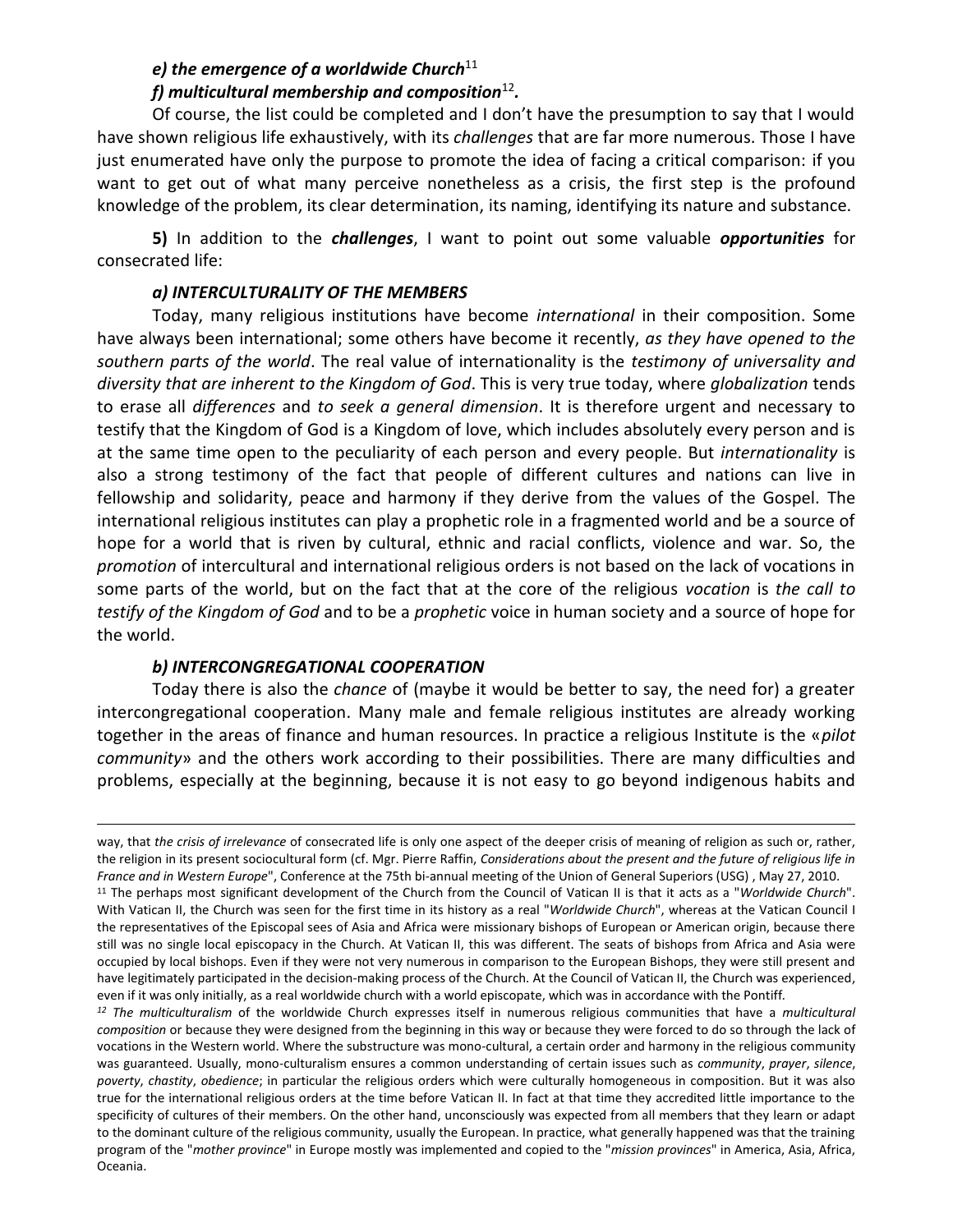mentalities, but after all everything will be dealt with and the projects go ahead<sup>13</sup>. The intercongregational cooperation brings a great enrichment to religious institutes even by the presence of the diverse charisms. But it should not be seen only as a strategy in view of the declining numbers but more like a *confirmation of communion*, i.e. what combines, what underlies the consecrated life is the *imitation of Christ*, which is bigger and more important than the variety in the *interpretation* of this *imitation*. *The call to share the Mission of God in Christ includes the call to work together with all others who are called in the same way by God*. In fact, cooperation means to accept the fact that the mission is greater than what each person or each congregation can do. It is even greater than what all institutions can make together. Cooperation is the very essence of the mission, because it is the *confirmation of being Church*. We not only work together, because we want to be more effective in the mission, but above all because we want to put God in the first place and do acknowledge that the first mediator of our mission, of the mission of the Church, is God's Spirit.

#### *c) PARTNERSHIP WITH THE LAITY IN THE MISSION.*

The appearance of the Laity in the Church is certainly one of the most beautiful features: an active, well prepared and highly motivated laity<sup>14</sup>. Many factors have determined the growth and the rise of the laity in the Church: one of them is the lack of priests in the North as well as in the South. This has led to the growth and spread of the "*amateur service*" in the Church, which has ensured that many lay people have occupied positions and played roles, which were previously almost exclusively those of the priests. Another factor arises from the new representation of the laity by Vatican II, i.e. that *the apostolate of the laity is a legitimate apostolate, which is based on the baptism*, and not a *representation* of the priest's office, with the specific task *"to renew the temporal order"*. This has led to the rise of the so-called *"new lay movements"*, in which many people take over the task to evangelize the culture and change society<sup>15</sup>. The religious institutes have always had groups of associated lay beside them: *third-order, tertiary, associated and connected*. These are lay people who are attracted by the charism of the religious Institute wishing to share the spirituality and to work in the mission. A different kind of cooperation between religious and laity is the *partnership* with lay or independent movements. These are not only lay people working on the mission of religious institutes, but also institutes that work with or support the mission of the laity. These two forms of cooperation must be encouraged. In the past, mainly religious have worked with the priests and the bishops. This has led to the risk that the orders were active mainly in the field of Church and regarded as *"labour force"* of the hierarchy of the Church. As we have seen, it diminished the *specific identity* of religious life, its *prophetic charismatic value* in the Church. Cooperation with the laity reminds religious people also of their role in the world of the laity by saving the specific identity and charism of religious life. The *partnership* with the laity also reminds the religious that the religious consecration is to *bear witness of the Kingdom of God*, which includes the *call to transformation and renewal of the world on the basis of the Gospel*, and

<sup>14</sup> Cf. John ALLEN, *The Future Church*, NY, Doubleday, 2009.

<sup>13</sup> Maybe you should remember what Pope Francis himself in his aforementioned *Apostolic letter* says *(the Horizons of the Year of Consecrated Life,* no. 4): *«nor can we forget that the phenomenon of monasticism and of other expressions of religious fraternity is present in all the great religions. There are instances, some long-standing, of inter-monastic dialogue involving the Catholic Church and certain of the great religious traditions. I trust that the Year of Consecrated Life will be an opportunity to review the progress made, to make consecrated persons aware of this dialogue, and to consider what further steps can be taken towards greater mutual understanding and greater cooperation in the many common areas of service to human life. Journeying together always brings enrichment, and can open new paths to relationships between peoples and cultures, which nowadays appear so difficult».*

<sup>&</sup>lt;sup>15</sup> It is said that the Vatican recognized until today the canonical status of approx. 120 "new lay movements". The majority of these movements (such as *the Ark, Community and Liberation, the Focolarini, the Community of Sant'Egidio*) were founded in the course of the last century. These movements undertake a whole series of projects, missions and institutions and see themselves as missionaries in their own life course, to make sacred or transform the secular world.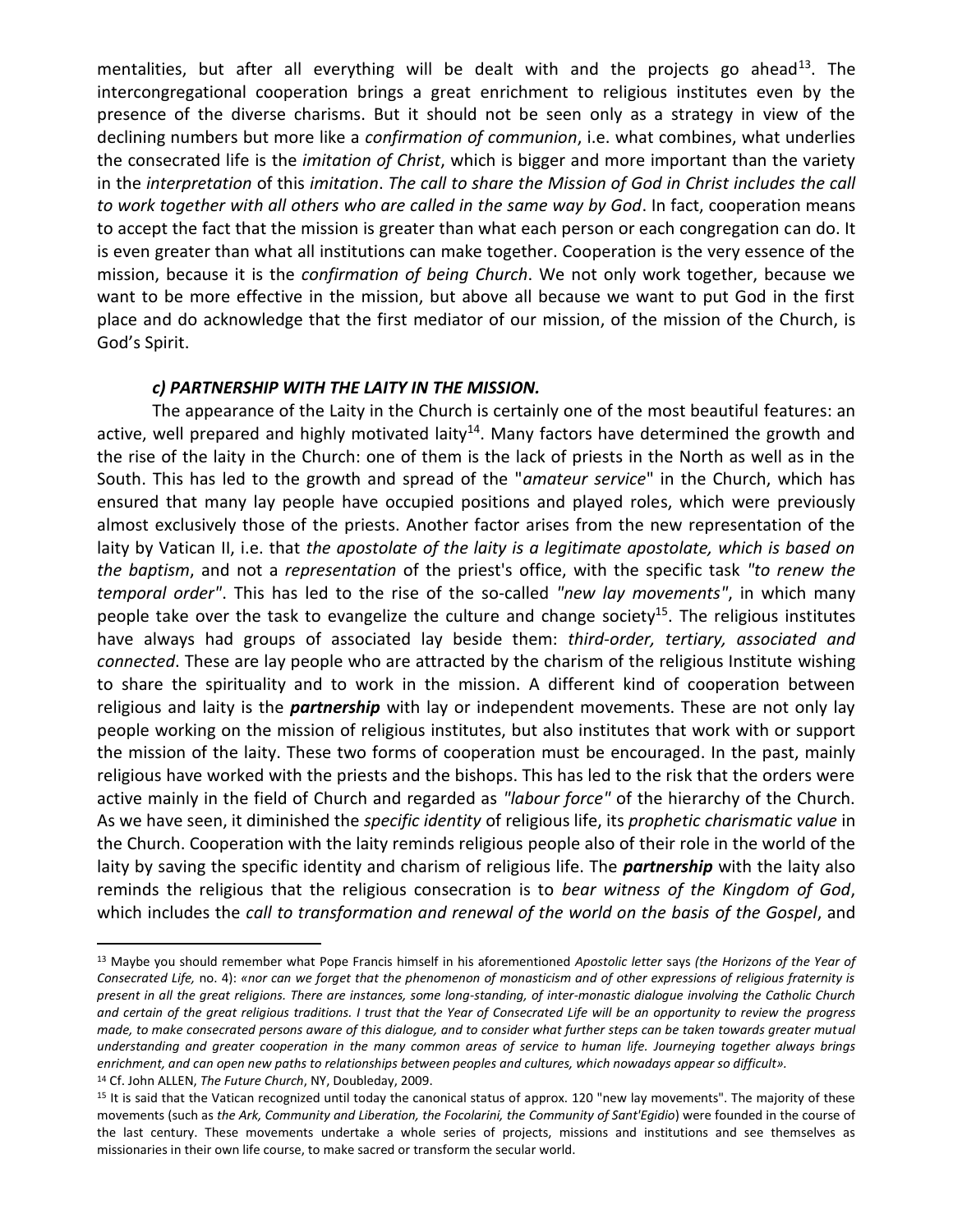that this vocation and mission must be lived in the middle of the *"joys and hopes, the pains and fears"* of real women and men in a world that is often injured and fragmented.

#### *AT THE END:*

In the light of what I have been trying to tell - well aware that one could say much more and much better about this – my intention was just to bring some additional starting points for a common reflection - of course without prejudice to the *differences* and particular *features* of each European country - while I go towards the end of my contribution, I believe it is not unnecessary to present to our assembly what the fathers of the *Plenary Assembly* of the Congregation for Institutes of Consecrated Life and societies of Apostolic Life - who have come together in Rome (November 26 to 29, 2014) for the opening of the *Year of Consecrated Life*, just on the last day, November 29, with a solemn prayer vigil in the Basilica of Santa Maria Maggiore - said, studied and thought. As you know, the theme of the Assembly was "*New wine into new wineskins*" (cf. Mrk 2.18-22).

The conclusions were gathered in 3 *propositions*<sup>16</sup> probably issued in a document of the Congregation in a hopefully not too distant future.

After a long and interesting debate between all fathers<sup>17</sup> the *propositions* were put together in *3 topics*, namely: 1) *community*, 2) *formation* (initial and ongoing formation), 3) *leadership* and *economy*.

Here are some brief explanations on these topics $18$ :

### 1) *COMMUNITY*

 $\overline{a}$ 

1. *Community structures and charismatic mission*. The communities and every consecrated person, enshrined in the mystery and the mission of the Trinity of God, would be ready to assume a *missionary 'going forth'*, in accordance with their charism, to ever new scenarios and challenges, especially to those peripheries which need the light of the Gospel. Each consecrated person and every community must "discern the path that the Lord points out" (EG 20). Therefore, they are aware of the fact that all structures of the community become more missionary and that the activities are dynamic and open, so that all members remain in a posture of "going forth".

2. *Processes of increased communion*. That, in the process of missionary conversion, the communities would be always more aware of their «closeness to Jesus on a common journey» (EG 23). And may every consecrated person never forget to be in a constant state of disciple (cf. EG 23; 266). He/she should maintain the listening to the word of God by the *Lectio divina*, being formed by the liturgy and the liturgical year, and by the personal prayer, and always have in mind the conditions for a proper community discernment of the will of God, in the circularity of relations. History tells us that *«even good structures are only helpful when there is a life constantly driving, sustaining and assessing them»* (EG 26).

<sup>16</sup> The propositions had a brief introduction of the premise, which I prefer to quote fully, to make the text more comprehensible: "*In the light of the Evangelical Word: "New wine into new wineskins"(Mrk 2.22) we have reflected in our Conference about religious life in the Church today, fifty years after the dogmatic Constitution Lumen Gentium and the Decree Perfectae Caritatis». In audience Pope Francis granted to us, he explained that "following the Second Vatican Council, the wind of the Spirit has continued to blow with force, on the one hand pushing the Institutes to implement the spiritual, charismatic and institutional renewal that the said Council asked for, and on the other raising in the heart of men and women new ways to respond to Jesus' invitation to leave all in order to dedicate one's life to follow Him and to proclaim the Gospel". But he reminded also of some weaknesses, which we ourselves have recognized: "the weakness of certain formative paths, the desire for institutional and ministerial duties at the expense of spiritual life, the difficult integration of cultural and generational diversity, maintaining a balance when exercising authority and in the use of goods". If we follow the proposal of the Pope «not [be] afraid to discard the «old wineskins» to apply new ones, we suggest the following "propositions" in the three areas that were considered in the work of the Plenary*».

<sup>&</sup>lt;sup>17</sup> The fathers are Cardinals of the Curia and of seats of Archbishops, bishops and archbishops, consultors of the Congregation, general superiors who are all appointed by the Holy Father.

<sup>18</sup> Each topic has a brief introduction. The first is as follows: *«the CICLSAL would contribute to the adaptation of individual structure forms of communion and community in the consecrated life, so that the "new wine" of Christian brotherhood and sisterhood become filled in "new wineskins"».*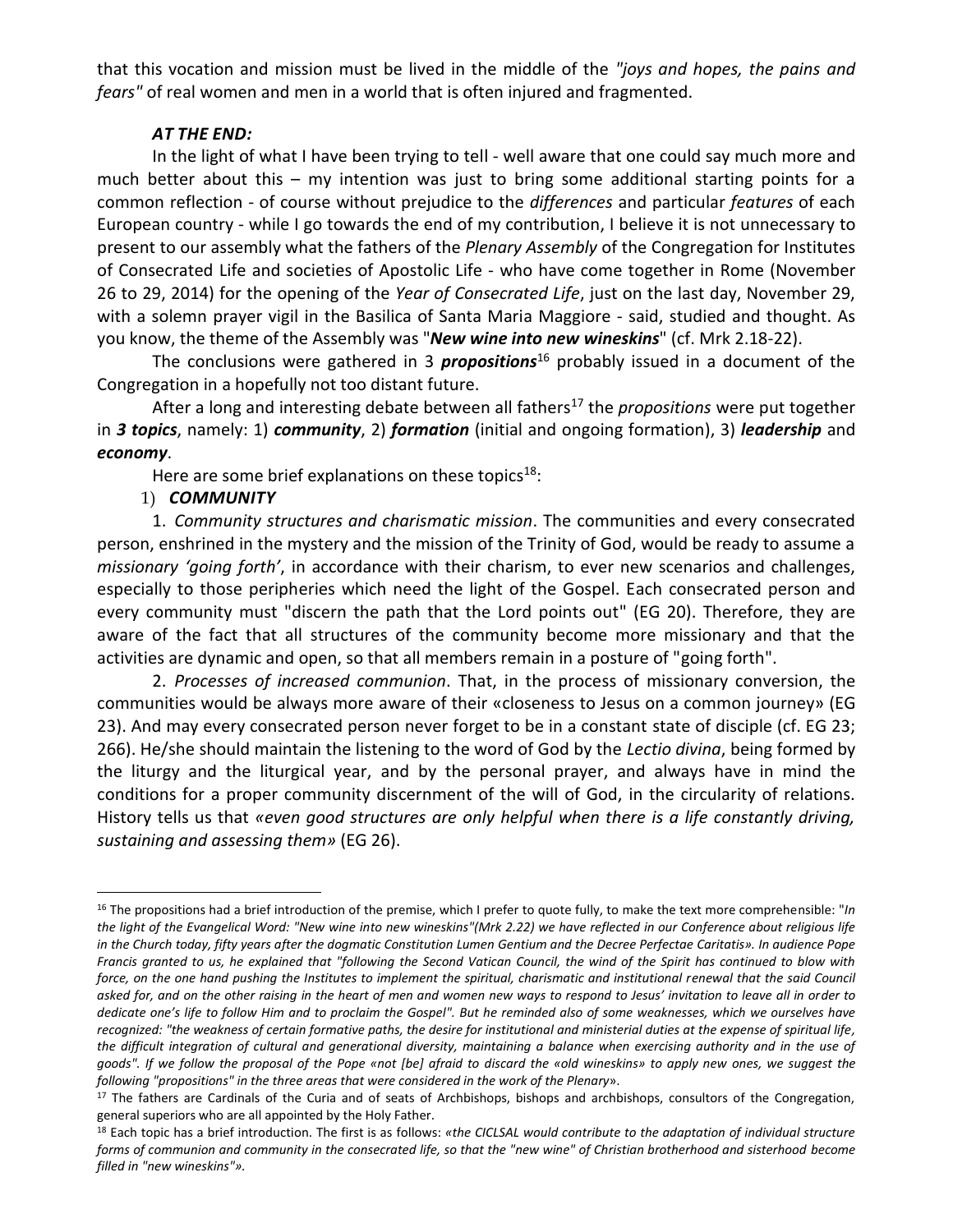*3. Multi- and intercultural communities*. The presence of numerous cultures in the communities is a gift of God for consecrated life and the Church; however, there is not always an intercultural communion both in training and in the mission. For this to happen, everyone must be free and responsible for his own talents and open to those of the other. May he who leads be able to encourage and enable the convergence of diversity to synodality, synergy, co-responsibility. The reciprocal contemplative sight, the desire to be together Church and the solidarity-based hospitality will be the ferment of dialogue and trust in a world which is lacking hospitality and fraternal reciprocity.

## 2) *FORMATION* (initial and continuing formation) 19

1. The *formation* is the act of the Father who, starting from conversion, designs in us the heart of the Son by the power of the Holy Spirit. It is therefore recommended that the formation be *integral* (humanly, intellectually, theologically, spiritually, pastorally and regarding community), that it tend to form a consecrated person consistent in the will (integer, docilely) through an *integration* model to "be so minded as Christ" (Phil 2.5; *Vita Consecrata 70ss*). It has to be in particular a formation nourished by a wise vocational discernment and keen on the sense-related and sexual area - even in the face of the recent scandals - a training method that is well balanced between spiritual and psycho-pedagogical elements.

2. *Docibilitas and formators.* May be targeted as much as possible in the *Ratio Institutionis* the obligation to *prepare the formator* through an integral preparation: for a formation not only technical, with the help of the humanities (in agreement with a Christian anthropology), but also not only spiritual alone. May the formator be a mature person, who is able to integrate the two dimensions in himself and to put himself in a situation of listening to the culture of young people. A specific task of the initial formation is the *docibilitas*, i.e. the person who has learned to learn from life for the whole life. *Docibilis* is *vir ob-audiens,* searching God in everything, ready to let form himself from the hand of God in the mission and in prayer, inserted in the framework of the local church, in the brotherhood/sisterhood and in the "peripheries", in the expected and unexpected aspects of life, in the successes and in the failures in every stage of life. It is not only up to the noviciate to form the consecrated person, but it is the whole life, in every minute and circumstance, being the mysterical mediation of the hand of the Father, our unique Father-formator.

3. *Ongoing formation.* Each institute assumes the question of *ongoing formation* with seriousness and coherence. Thus, it promotes a culture of ongoing formation in its two key dimensions: the *ordinary* (which occurs any day and at any time), for which everyone in his community is responsible; and the *extraordinary* (which occurs due to various formation courses or on the occasion of particular problems in the life of the consecrated person), for which the Institute itself is responsible. To this purpose, it is to consider the possibility to give life to a *structure* of a community of consecrated persons who assumes the task of ongoing formation, to help everyone in the ordinary and extraordinary life situations (crisis, age passages, new tasks, various difficulties...). Given these requirements for initial and ongoing formation, a rewriting of the document *Potissimum Institutioni* is necessary.

### 3) *LEADERSHIP AND ECONOMY*<sup>20</sup>

 $\overline{a}$ 

1. *Areas of participation. Vita consecrata* had stated that *"it is urgently necessary to take certain concrete steps, beginning by providing room for women to participate in different fields and at all levels, including decision-making processes, above all in matters which concern women* 

<sup>19</sup> *Introduction: "the young people who want to enter consecrated life are the "new wine". «The "new wineskins" are the structures of the welcome and formation, initial and ongoing formation, so that this wine will be a "rich wine that will strengthen the life of the Church and can rejoice the heart of many brothers and sisters" (Pope Francis)».*

<sup>20</sup> *Introduction: «to identify the "new wine" and to assess the quality of the "wineskins" holding it, we should be guided by some criteria mentioned by Pope Francis: "the priority of service, the attention to the smallest and weakest, the respect for the dignity of every human being"*.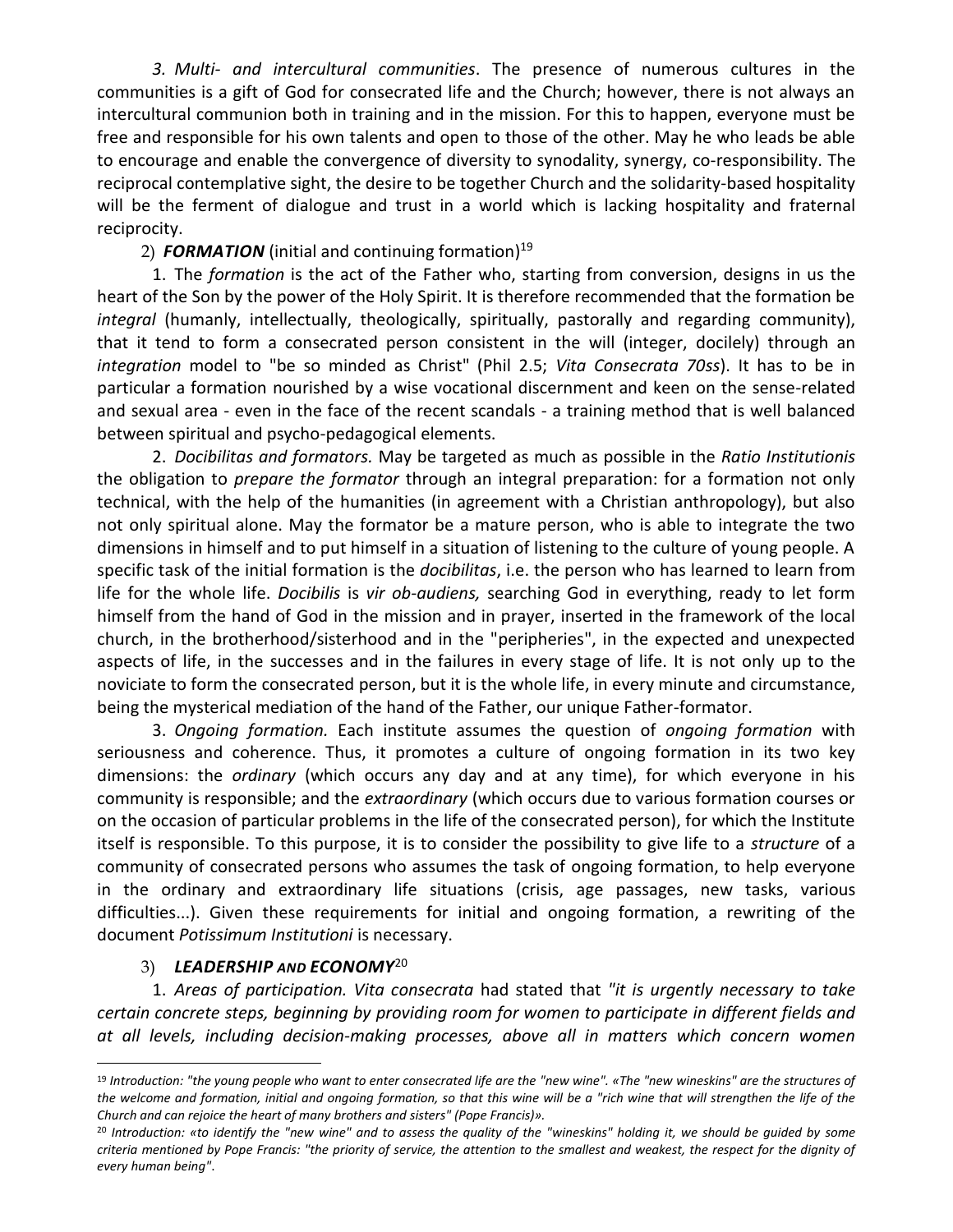*themselves" (VC 58).* Considering further the obvious majority of numbers of consecrated women in contrast to consecrated men and the values of the female genius, the Congregation is asked to promote ways of reciprocity and to accede to the wishes of Pope Francis to incorporate a larger number of consecrated women in the structure of the Dicastery.

2. *Specific nature of joint institutions. "Priesthood... can prove especially divisive if sacramental power is too closely identified with power in general"* (EG 104). The Dicastery is urged to continue the work in relation to the recognition of the specific nature of the "mixed" Institutes and the exercise of authority in their legal structure.

3. *Rewrite Mutuae Relationes.* Starting from the Synods on the stable forms of life and priesthood and the continental Synods, it is strongly required to review the modalities and the dynamics of the relationships between consecrated life and the various religious issues. For this, a rewriting of the document *Mutuae relations* in relationship with an ecclesiology of communio, which expresses the common meaning of the hierarchical and charismatic elements, is expected.

4. *Administration of goods.* To let our poverty be the evidence of a "poor Church and for the poor", you need to start from the knowledge of the economic background in which one lives. You have to organize the economies with expertise and transparency; to confirm equality and participation among all members; to determine the structures of co-responsibility in the communion; to ensure the training of bursars; to extend the exchange areas of the community to the global horizon. 21

#### **GENERAL CONCLUSION**

 $\overline{a}$ 

Which conclusion can we drawn at the end of this general overview, which, although by no means exhaustive, wanted to take a look at the current situation of consecrated life in Europe, by examining some statistics about the state in the last 20 to 25 years too, to have a prospect for the future?

Certainly, the greatest *challenge* is undoubtedly the *drop in vocations* in almost the whole of Europe. The Religious Institutes look with great concern at the nearly empty formation houses; the generational occurring renewal has failed for years; the average age of consecrated people is very high; the numbers go back; the workload becomes daily more unbearable; searching for ways out (including the 'import' of vocations from other countries) caused more problems than they have solved, etc. That has led many people to say - and it has now become an almost universal slogan - that *consecrated life is in crisis*. This is obviously not true: the quality of life - and in particular of consecrated life – cannot be measured at the numbers, even if they are important. Despite some incidents that have severely tarnished the consciousness of many religious persons (referring to the *phenomenon of the abandoning the service* in the 70s and 80s of the last century and some new cases in the last few years, and especially to the very serious *scandal of paedophilia*, in which were implicated not few religious men (here we must say in all fairness that this globally did not touch the religious women), *consecrated life in Europe is not in a crisis*. It is not in a crisis because of the *admirable commitment* with which consecrated people tackle this very difficult change in the history of their institutions; it is not in a crisis because of the holy life testified by many in such difficult situations, because of the interconnectedness to their vocation and their religious family, because of the sacrifices for the Church and for the world. All that may be insufficient to get out of the ford of the consecrated life, but the times and the possibilities of human history are known only to the Lord.

<sup>21</sup> *There's also a short "conclusion": «The fathers the General Assembly convey the proposals to the Dicastery so that it circulates this in the light of the Apostolic Exhortation by Pope Francis to consecrated persons, to assist them in the generous and creative fidelity. May they live this special "Year of the Consecrated Life" by looking to the past with gratitude, living the present with passion and embracing the future with hope». In fact, the text was not published because they hoped to release a real document in the course of the Year of Consecrated Life (being thought as an instruction). For various reasons this could not be done, among other things*  because the Congregation preferred the method of "Letters" (published every 3-4 months), and in particular: "Rejoice", "Explore", *"Scrutinize". The fourth and last letter, which is already in preparation, should be called "Go"*.